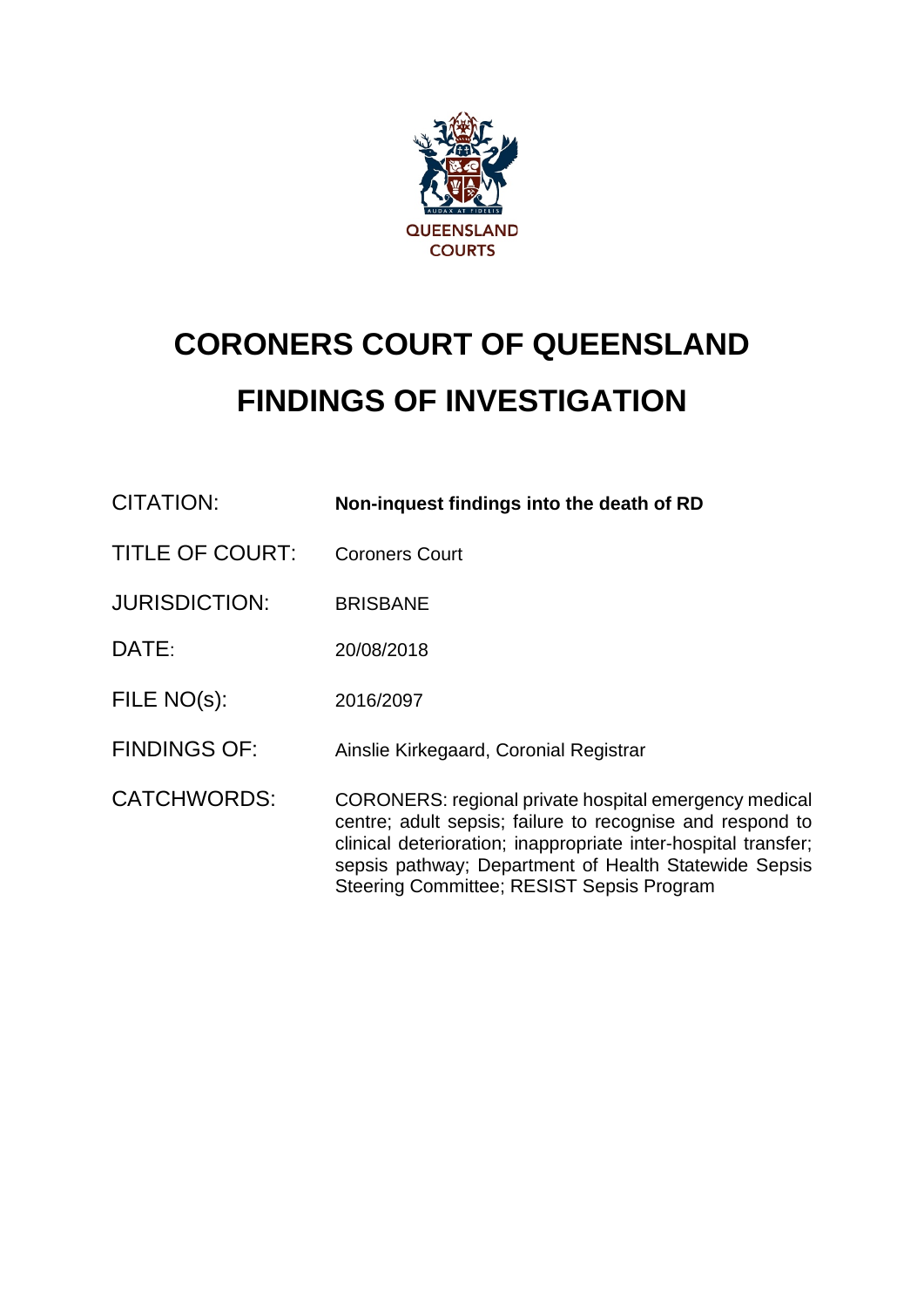# Table of Contents

| Presentation to regional private hospital emergency department on 22 May 20161                             |  |
|------------------------------------------------------------------------------------------------------------|--|
|                                                                                                            |  |
|                                                                                                            |  |
|                                                                                                            |  |
| Statements provided by the medical and nursing staff involved in RD's care at<br>regional private hospital |  |
|                                                                                                            |  |
|                                                                                                            |  |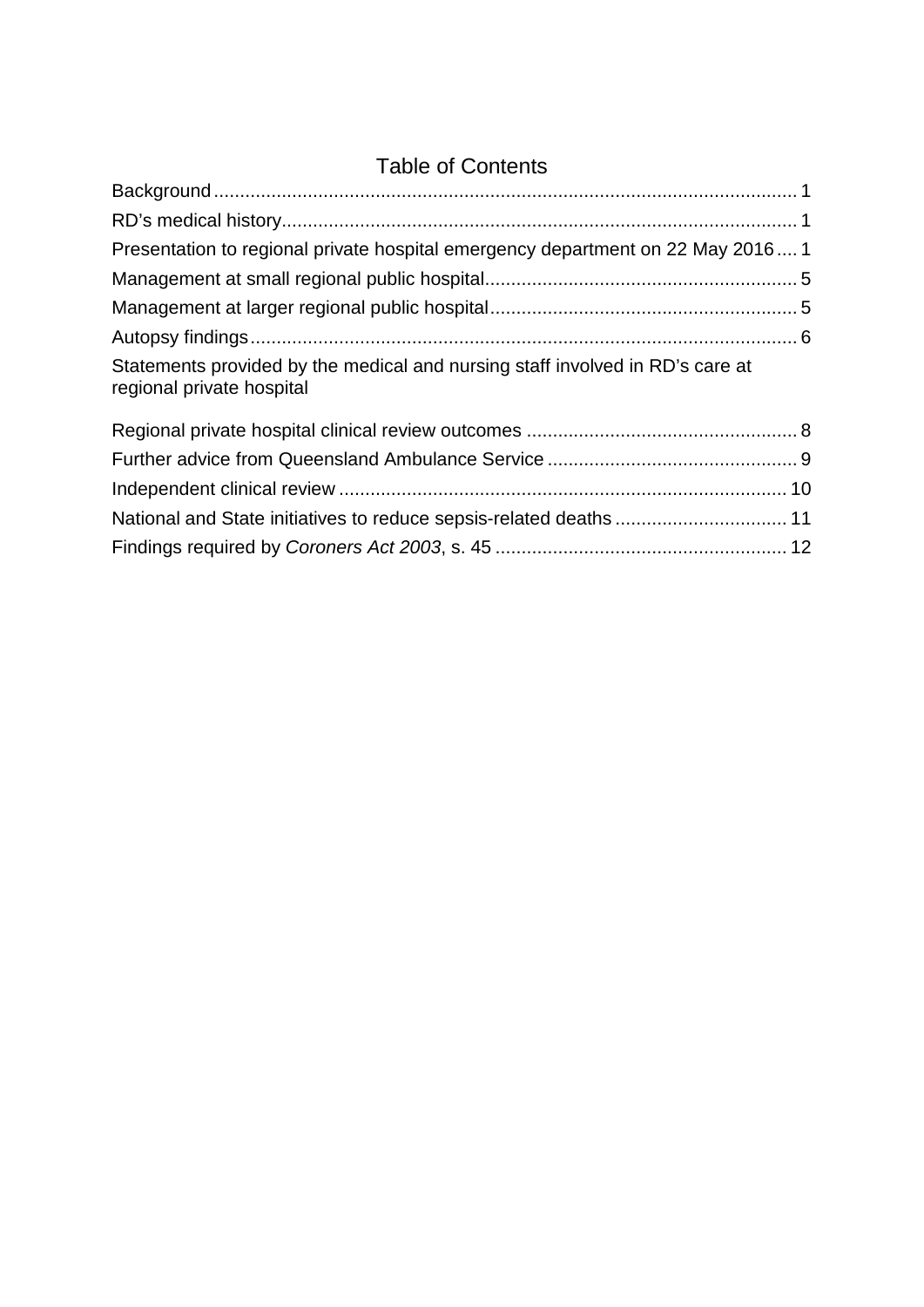# <span id="page-2-0"></span>**Background**

RD was a 64 year old man who died at a regional public hospital on 24 May 2016. He had been living in an aged care residential service since 2014.

RD's death was reported to the coroner because of concerns about the care he received at a regional private hospital emergency medical centre and the appropriateness of the decision to transfer him to another regional private hospital in the early hours of 23 May.

My investigation has been informed by review of the patient records, statements from medical, nursing and paramedic personnel involved in RD's care, the outcomes of clinical review undertaken by the regional private hospital and independent clinical opinion.

#### <span id="page-2-1"></span>**RD's medical history**

Review of RD's medical records shows he had a medical history including poorly controlled type 2 diabetes mellitus, right above knee amputation secondary to necrotizing fasciitis (2014) leaving him wheelchair bound, renal calculus and chronic obstructive pulmonary disease (ex-heavy smoker), chronic pain, previous excessive alcohol intake and vancomycin resistant enterococcus (VRE) positive. There was no documented history of dementia.

In the weeks preceding his death, RD's main issues were intermittent constipation, insomnia, painful pressure areas on his legs and a scrotal burn from a hot water spill. He was reviewed regularly by a visiting general practitioner.

In the days leading up to 22 May 2016, RD was noted to have been "unwell with vomiting and bowel problems". He developed loose bowel motions on 15 May for which he was seen by his doctor on 16 May, with no significant clinical concerns documented.

# <span id="page-2-2"></span>**Presentation to regional private hospital emergency department on 22 May 2016**

On 22 May, RD was noted to be nauseous and dizzy with poor oral intake and hypoglycaemia (BSL 2.9mmol at 12:45pm). The nursing home notified his doctor of his condition. At 7:30pm, his observations were recorded as blood pressure 105/75; pulse rate 93 and temperature 36.8. The nursing home staff were concerned as he appeared unwell, was vomiting and not having any oral intake. The ambulance was called and he was transported to a regional private hospital emergency medical centre.

On arrival there at 8:15pm, RD was triaged as Category 4 (meaning he was to be medically reviewed within one hour). The triage nurse documented a two day history of lethargy, vomiting (several times) and diarrhoea (x1). RD reported the room was spinning when he sat up, and his eyes were hurting. His observations taken at 8:20pm were documented as respiratory rate 20; oxygen saturation 99% on room air; blood pressure 105/55; heart rate 95; temperature 35.8 and patient alert. His BSL was 3.6mmol at 8:30pm.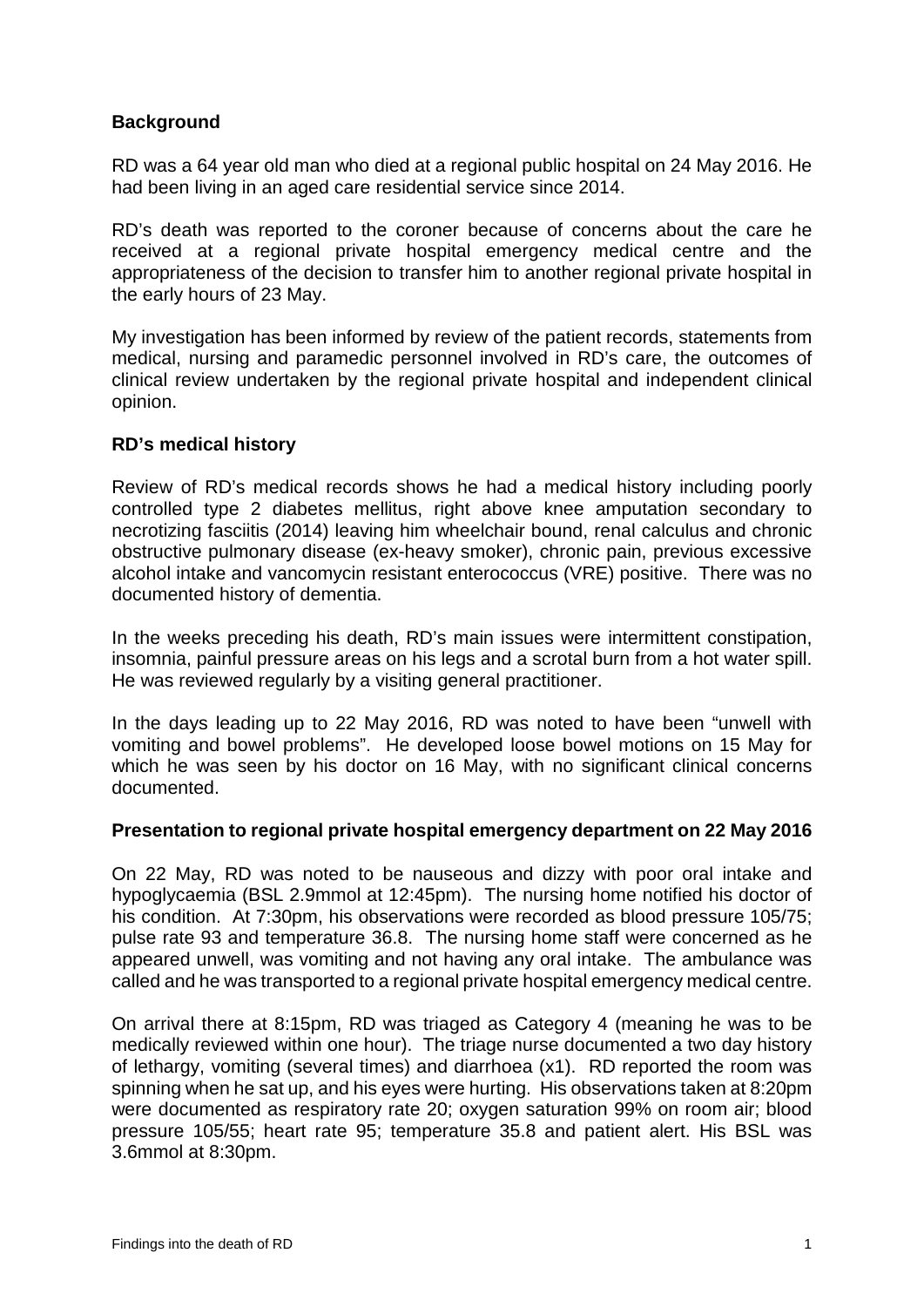Bloods were taken at 9:00pm in anticipation of testing (they were sent with the pathology courier at 10:00pm prior to RD being medically reviewed).

An hour later his observations were documented as respiratory rate 19; oxygen saturation 97% on room air; blood pressure 100's/60's; heart rate high 80's; temperature 36 and patient alert. His BSL was 5.3mmoL.

He was reviewed by a locum emergency medical officer, Dr F at 10:34pm. On examination he was noted to look very dry, afebrile (temperature 36.8), mildly hypotensive (blood pressure 102/70), had a sinus tachycardia (90-116 beats per minute) and mild hypoglycaemia (BSL 3.6). He was described as 'talking nonsense' but cooperative. Heart and lung examinations were normal. His abdomen was soft and non tender and he had passed a soft bowel motion. Dr F diagnosed acute renal failure caused by infection. She considered he needed rehydration and admission. Dr F ordered blood tests, urine microscopy and intravenous fluids and contacted the nursing home at 10:50pm seeking further collateral history.

At 11:00pm, RD's observations were documented as respiratory rate 20-24; oxygen saturation 98-100% on room air; blood pressure 100's/50's; heart rate 80's; temperature not recorded and patient alert. An ECG performed at this time was described as normal, other than sinus tachycardia (106bpm).

RD was cannulated at 12:30am and commenced on ne litre intravenous normal saline at 11:15pm.

An abnormal troponin T result was printed at 11:30pm and signed off by Dr F.

RD was taken for chest x-ray at 11:40pm. It was essentially unremarkable.

At 11:50pm his observations were documented as respiratory rate 20-24; oxygen saturation 95-97% on room air; blood pressure 90's/50's; heart rate 100's; temperature and level of consciousness not recorded.

At about this time, the pathology results were printed and signed off by Dr F. The results revealed acute renal failure (creatinine 675, compared with 137 some five days earlier) but normal C-reactive protein (<5, an inflammatory marker. There is no reference in the patient record of the other blood test results showing hyperkalaemia (6.4; normal range 3.5-5.0), metabolic acidosis (bicarb 10; normal range 25-33) and extremely elevated troponins (185; normal <14). There is no indication in the medical record that any therapy was initiated to address these issues.

RD was given apple juice at 12:15am for a BSL of 3.6mmoL.

RN1 inserted an indwelling catheter was inserted at around 2:00am and documented that it drained 250ml of urine.

Dr F contacted another regional private hospital at around 2:00am to arrange interhospital transfer. She spoke with Dr O and documented that RD had been accepted at that hospital.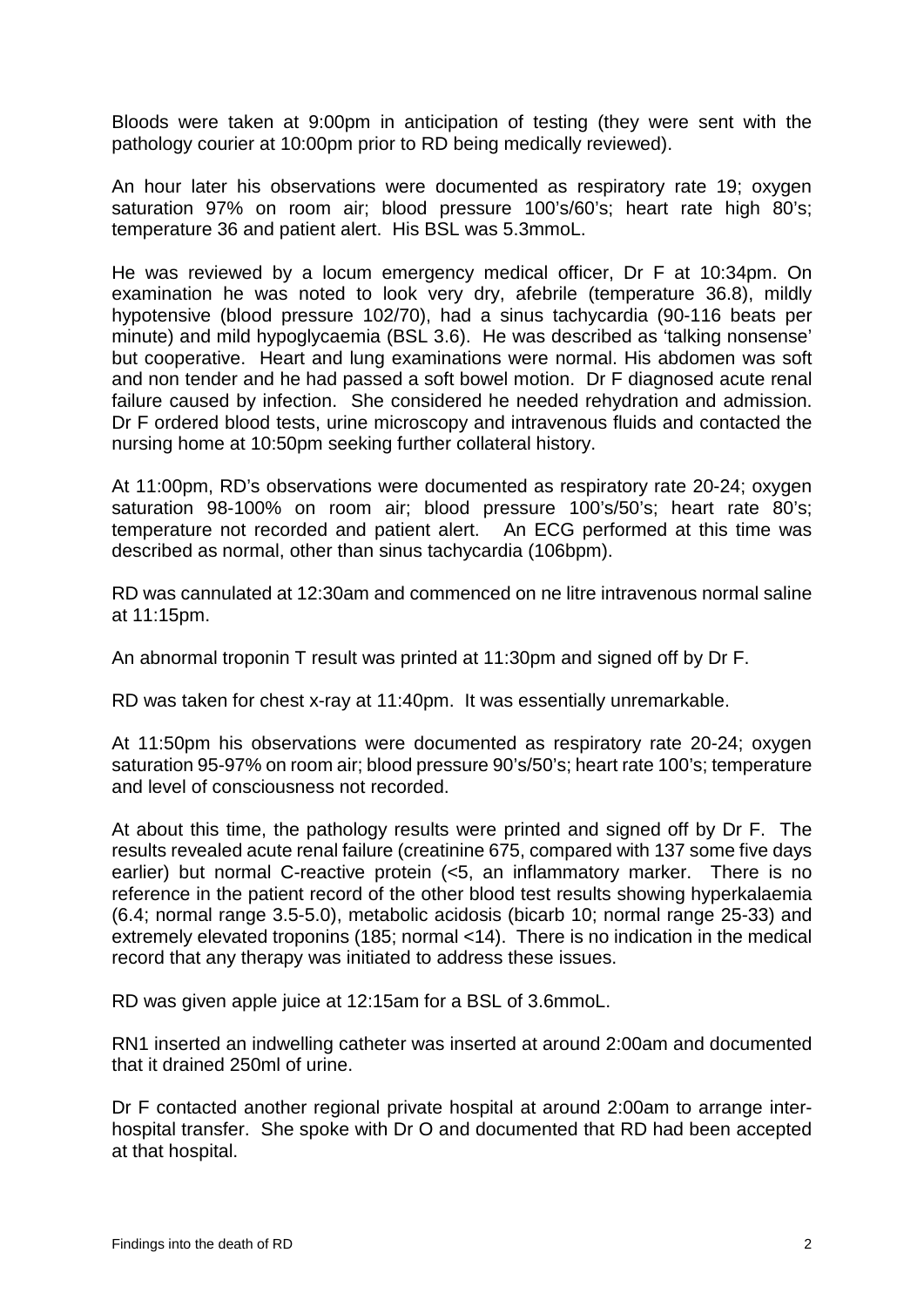Dr O recalled being contacted by Dr F in the early hours of 23 May about RD. She advised he was alert, dehydrated, hypotensive with blood test results showing an electrolyte imbalance and evidence of acute renal failure and from her physical examination, her diagnosis was acute kidney failure from dehydration. Dr O told her RD needed to be managed by:

- intravenous fluids for dehydration these were administered;
- correction of any electrolyte imbalance and recheck with repeat blood tests following fluid resuscitation - this was not done;
- inserting an indwelling urinary catheter to monitor fluid balance done;
- check urine macroscopically and sent a sample for testing as a baseline urine test – this was done;
- clarifying with the nursing home of RD's medical history and the circumstances leading to his presentation with the nursing home (in order to consider potential rhabdomyolysis) – unclear whether this was done;
- confirming baseline renal function from previous blood tests given RD had diabetes – unclear whether this was done;
- exploring other factors that could contribute to renal failure not done; and
- ensure RD was haemodynamically stable prior to transfer not done.

Initial urine microscopy results were suggestive of a urinary tract infection with elevated leucocytes but there is no reference to this in the medical record (it is possible this result was not available to the treating team prior to transfer). A urine dipstick was performed but there is no documentation regarding the presence or absence of leucocytes, nitrates or blood. No antibiotics were commenced to cover urosepsis despite the consideration of a possible underlying infection.

The referral facsimile was sent at 2:10am. It recorded observations taken at 2:10am of respiratory rate 20; oxygen saturation 95%; blood pressure 86/51; heart rate 108; temperature 36.7 and level of consciousness 14/15. RD's BSL was 5mmoL.

It appears Dr F reviewed RD again at 2:34am.

The last set of observations were performed at 3:40am on 23 May. These showed a significant drop in RD's blood pressure (84/42) associated with tachycardia (110 beats per minute) and reduced levels of consciousness (rousable to voice only). Despite these observations meeting MET call criteria, the interhospital transfer proceeded.

Information provided by the Queensland Ambulance Service indicates the transfer was booked as an acute non-time critical transport.

An advanced care paramedic crew attended the regional private hospital at 3:55am. They recalled receiving clinical handover from two nurses, one male and one female, both of whom appeared to be involved in RD's care. They recall there was a doctor present in the Emergency Medical Centre but they did not speak with the doctor. The male nurse provided a handover first and then the female nurse provided further information. They were advised RD had been diagnosed with acute renal failure possibly as a result of an infection; he had been given three litres of intravenous fluid but only two litres had gone in due to one litre having been lost to tissuing; he had no urine output during the night despite having had over two litres intravenous fluid therapy; he had one episode of hypotension during the night but his blood pressure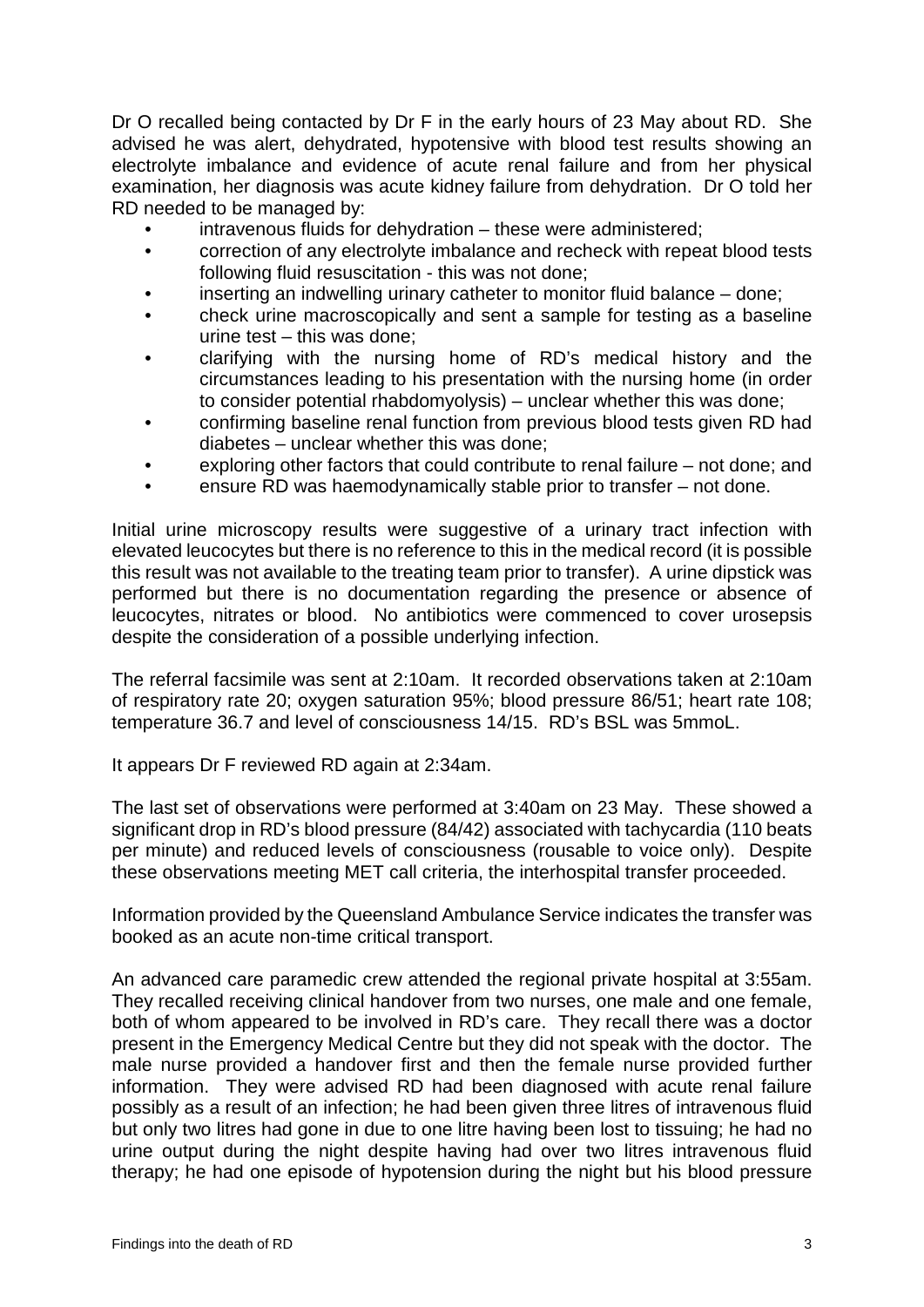had been stable since at around 100 systolic; they had trouble maintaining his blood sugar during the night and all his other observations were normal.

On questioning, they were told the renal failure was a new diagnosis. They said they were told a catheter had been inserted but no fluid had come out. The fluid bag was still running and the nurses requested that it continue during transport (which it did). One of the nurses tested RD's BSL – it was 5.1mmoL which the nurse commented was the best it had been all night.

The paramedics were not told when the hypotensive episode occurred, how long it lasted or what they did as a result.

RD appeared to be asleep. One of the paramedics tried to rouse him but he was very drowsy which seemed unusual. When asked about this, the nurse told them he had a history of dementia and that he had been awake all night 'talking nonsense', this was the first time he had slept and was "probably exhausted". This sounded reasonable and his condition appeared to them to be stable.

The paramedics loaded RD into the ambulance and took his observations. They were stable. His blood pressure was 90 which they described as borderline hypotensive but not alarming. RD was awake but still very drowsy and confused.

The ambulance left the hospital at 4:25am. Five minutes into the trip, RD dropped his oxygen saturations to 85% and it was difficult to obtain a blood pressure reading. The ambulance pulled over and a blood pressure reading of 70/40 was eventually obtained. When checked again after one minute, the blood pressure was 57/38. This was very concerning to the paramedics. An ECG was normal but he was peripherally shut down and becoming more anxious. His intravenous fluids were increased and his leg elevated to increase venous return. They took his observations again a few minutes later and his blood pressure had increased to 83 systolic. He appeared to have more colour in his face. The paramedics worked on him for seven minutes before continuing en route. RD's blood pressure improved to 90 systolic. It was during this time the paramedics reviewed the hospital paperwork given to them by the nurses. It revealed there was more than one episode of hypotension during the night, this being inconsistent with the information they were given at handover from the nurses. Further, RD had been hypotensive at the time the hospital had booked the transfer. There was nothing in the paperwork about RD having dementia.

The paramedics contacted the QAS Operations Centre and were advised to divert to a nearby small regional public hospital as RD was too unstable for his intended destination (which did not have an emergency department at that time). RD's blood pressure dropped to 75 systolic as they were approaching the hospital.

The paramedics escalated their concerns about what had happened to their supervisor, with one stating "*in conclusion, I believe that this patient was not stable enough for transport from [the regional private hospital] and the handover from [that hospital] was very poor. Had we of had known the full extent of the patient's condition and how the patient had progressed during the night at [that hospital], we would not have agreed to transport this patient.*"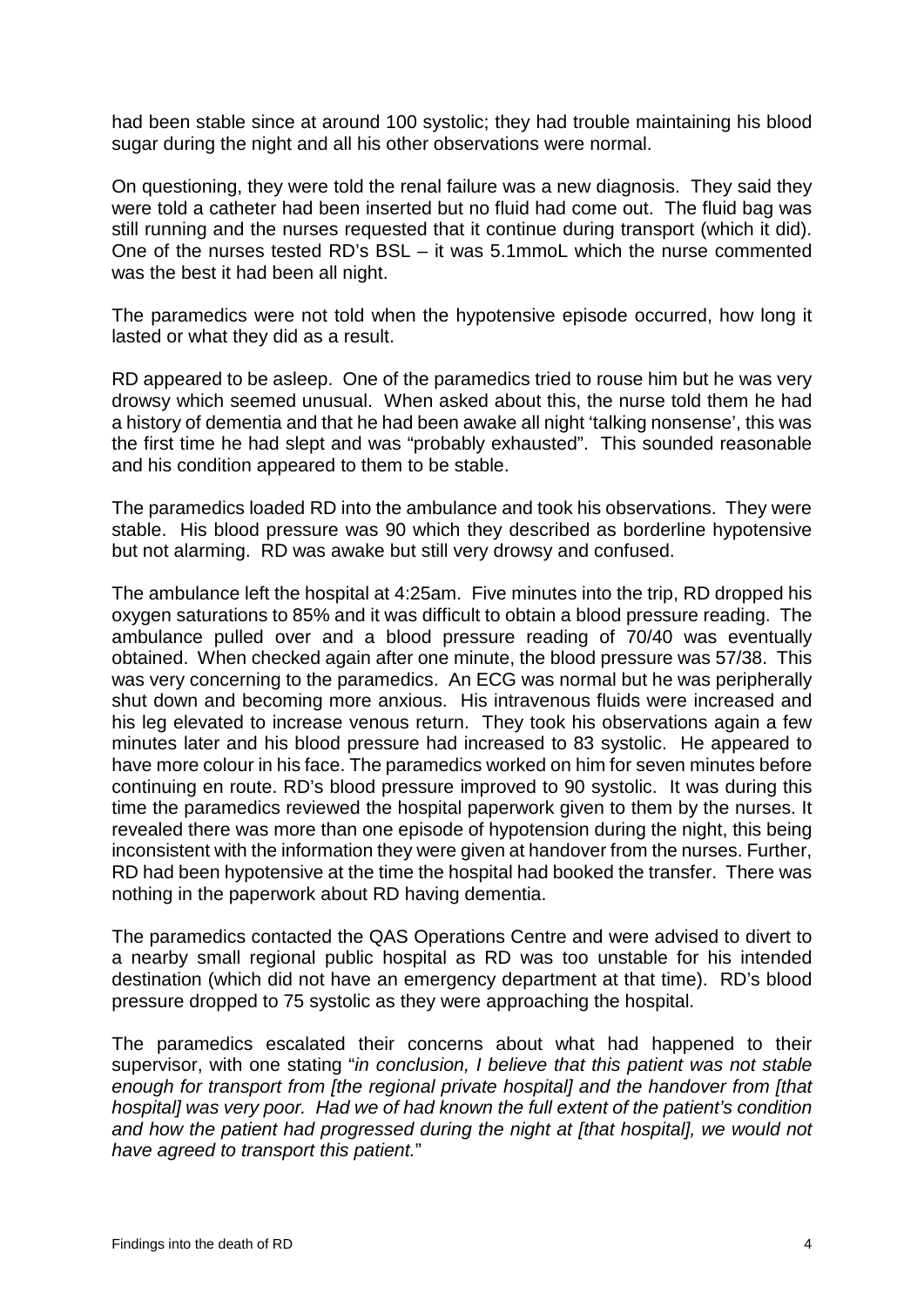#### <span id="page-6-0"></span>**Management at small regional public hospital**

RD was examined by a registrar at the small regional public hospital at 5:48am. On arrival he had fluctuating level of consciousness, was hypothermic, had evidence of poor perfusion with reduced capillary refill, was peripherally shut down and had no urine output. He was assessed as being in septic shock with multiorgan failure, severe acute metabolic acidosis, acute renal failure and hyperkalaemia. Immediate management including immediate treatment with an insulin/dextrose infusion to rapidly reduce his potassium level, bicarbonate and intravenous fluids.

The family was contacted for collateral history and to determine his acute resuscitation plan. It was agreed he should be for full active treatment but no CPR in the event of cardiac arrest. The family confirmed RD did not have a history of dementia and that he was usually alert and appropriate.

The emergency consultant arrived and assisted to intubate RD. Arterial and central lines were placed as he required inotrope support with adrenaline. He was hyperventilated to combat his worsening acidosis and commenced on triple intravenous antibiotics.

Repeat ECG showed atrial fibrillation with some inferior ST segment depression suggestive of myocardial ischaemia, likely associated with his hypotension.

Bloods taken at 5:50am showed reduced haemoglobin (93; normal range 135-180); elevated white cell count (14.9; normal range 4.0-11.0); elevated troponin (0.057; normal <0.040); elevated potassium (6.5; normal 3.5-5.2); elevated urea (45.1; normal range 2.9-8.2) and elevated creatinine (693; normal range 64-108). Blood cultures returned positive for Staphylococcus episdermis and coagulase negative Staphylococcus, these considered most likely to be caused by contamination rather than reflect the causative organism. Urine grews pseudomona and stenotropomonas maltophilia, making uropsepsis the likely pathology.

CT imaging showed no obvious evidence of acute intracranial pathology or ischaemic bowel but there was possible acute pancreatitis.

Arrangements were made to transfer RD to a larger regional hospital intensive care unit for further management.

#### <span id="page-6-1"></span>**Management at larger regional public hospital**

RD arrived at the larger regional public hospital at around 11:00am and was admitted to the intensive care unit. His antibiotics were changed to Tazocin and he was commenced on dialysis. His condition deteriorated with refractory shock overnight and following discussion with the family, it was decided to withdraw active treatment. RD died on 24 May 2016.

Police attended the scene and were satisfied there were no suspicious circumstances.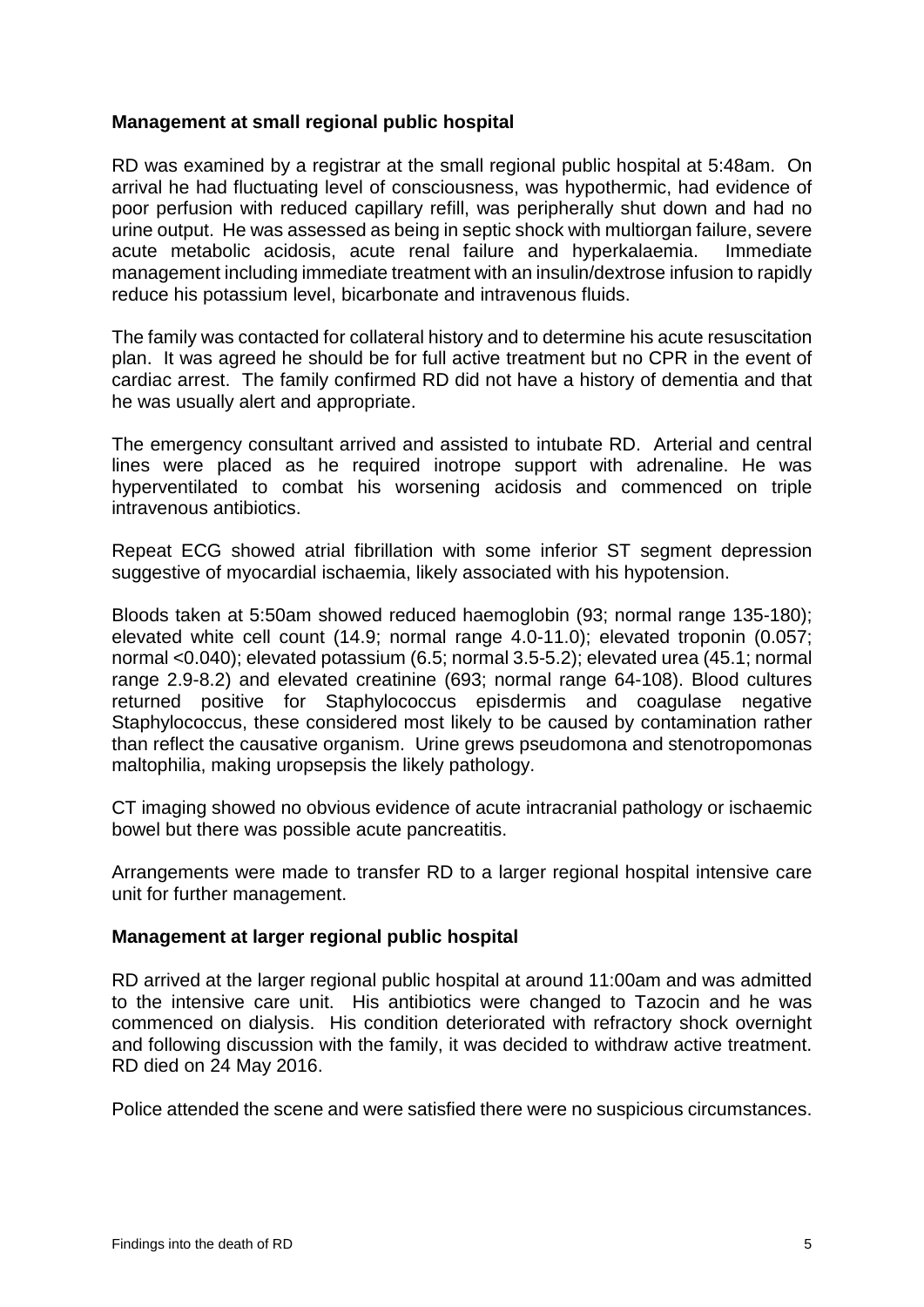# <span id="page-7-0"></span>**Autopsy findings**

An external examination and full internal autopsy were performed at the John Tonge Centre on 1 June 2016. The brain was retained for specialist neuropathology examination. The final autopsy report issued on 15 December. The autopsy revealed no evidence of sepsis, no evidence of ischaemic bowel, a borderline enlarged heart, extensive coronary atherosclerosis, microscopic changes in the heart suggestive of cardiogenic shock, extensive renal scarring and no evidence of stroke despite extensive occlusion of the carotid arteries. A faecal test was positive for adenovirus.

Taking these findings and the clinical history into account, the pathologist determined the cause of death to be septic shock, with ischaemic heart disease as a significant other condition. I note the pathologist's advice that although autopsy did not identify evidence of sepsis, this condition can be quite subtle and its source may not be found pathologically especially when it has been partially treated.

#### **Statements provided by the medical and nursing staff involved in RD's care at the regional private hospital**

I obtained statements from the regional private hospital nursing staff and the doctor responsible for the care provided to RD over 22-23 May 2016.

RN1 was rostered on night shift as Team Leader from 8:30pm – 7:00am. He was an experienced nurse (28 years) who had worked in the Emergency Medical Centre since 2010.

RN2 was rostered on night shift from 10:45pm – 7:15am. She was an experienced nurse (30 years) and had worked in the Emergency Medical Centre since 2013.

RN3 was working a straddle shift in the Emergency Medical Centre from 6:00pm – 2:30am. She was an experienced nurse (35 years) who had worked in the Emergency Medical Centre since 2005.

Together the three RNs team-nursed the patients overnight as per their usual practice.

Dr F was a casual medical officer who commenced her night duty shift at 10:00pm on 22 May. She had been working as a locum doctor at the regional private hospital since December 2015. She was the only doctor rostered in the Emergency Medical Centre overnight.

RN 3 triaged RD but had limited involvement in his care as she finished her shift early. He was primarily nursed by RN1 and RN2. He was described as generally compliant and quiet during his stay, though confused and restless at times. He had several episodes of faecal incontinence which RN1 and RN2 cleaned up.

Dr F and the nurses all describe the night shift as very busy with multiple presentations and admissions, several patients (including RD) who were incontinent of faeces, a confused alcoholic who was constantly climbing out of bed, a German tourist with nasty diarrhoea, a neck and shoulder injury resulting from a surfing accident, an epistaxis and a fish hook in the finger.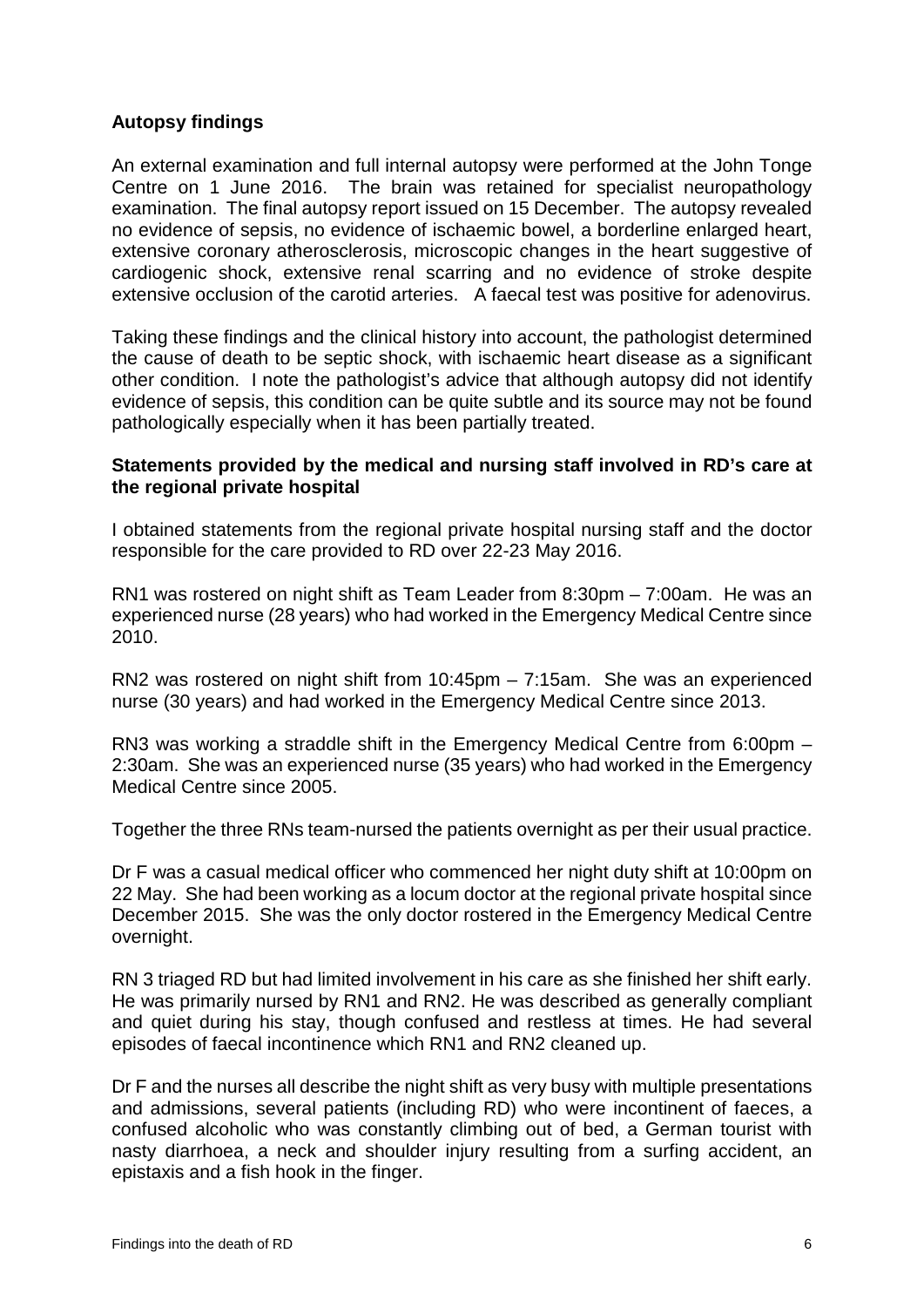The nurses' statements suggest Dr F received patient handover from the medical staff and none of the nurses were part of that process as the medical and nursing handovers were conducted separately.

Dr F did not see the ambulance report and could not recall the details of the handover she says she would have received about RD. She was unable to obtain any information from him so she phoned the nursing home. She recalled speaking with a male staff member who said he knew RD well and reported RD had dementia, was usually continent, could usually feed himself but otherwise needed high level care and was sometimes difficult to manage.

RN1 and RN2 both stated they kept Dr F updated about RD's condition, including the low blood pressure, throughout the night. RN1 states Dr F was aware of the hypotension and responded by ordering more intravenous fluids. RN2 explained they were required to notify a medical officer when a patient's systolic blood pressure dropped below 100.

Having examined RD and noting the pathology results, Dr F made the diagnosis of acute renal failure but was unable to ascertain a cause. She said she considered infection but could not find a focus. She ordered treatment with oral fluids (apple juice) and intravenous normal saline. RD's blood pressure had not improved after the first litre of normal saline so she ordered a second litre. Unfortunately the intravenous access tissued. Dr F estimated there was approximately one litre of fluid in the subcutaneous tissues of his arm so she ordered a further one litre of normal saline and the cannula was re-sited.

The hospital's After Hours Manager usually visited the Emergency Medical Centre 2- 3 times overnight. RN1 explained it was his practice to phone them if he had any concerns but could not recall any specific discussion with the After Hours Manager about RD.

Dr F stated it was obvious on presentation that RD needed admission to hospital. However, it was necessary to make a diagnosis and commence treatment first. She explained that she was the only doctor on a busy shift that night, this accounting for her delay in arranging transfer for admission elsewhere. The hospital is a private health facility – any public patients requiring admission were normally transferred to the larger regional private hospital. As RD was a public patient, Dr F phoned the admitting doctor at that, Dr O, to discuss the case. She said that although she too was not sure what could have caused the renal failure, she accepted RD for admission.

The evidence supports a finding that it was Dr F who completed the Inter-Hospital Request for Transfer Fax and given it recorded the most recent observations, including blood pressure of 86/51, Dr F would have been aware of his worsening hypotension at that time (2:10am).

RN1 conceded they knew RD's blood pressure was low and with the benefit of hindsight, it was clear he should not have been transferred with such hypotension. He was the nurse who performed the last set of observations at 3:40am, noting "remains hypotensive." RN1 conceded he was aware of the hypotension and should have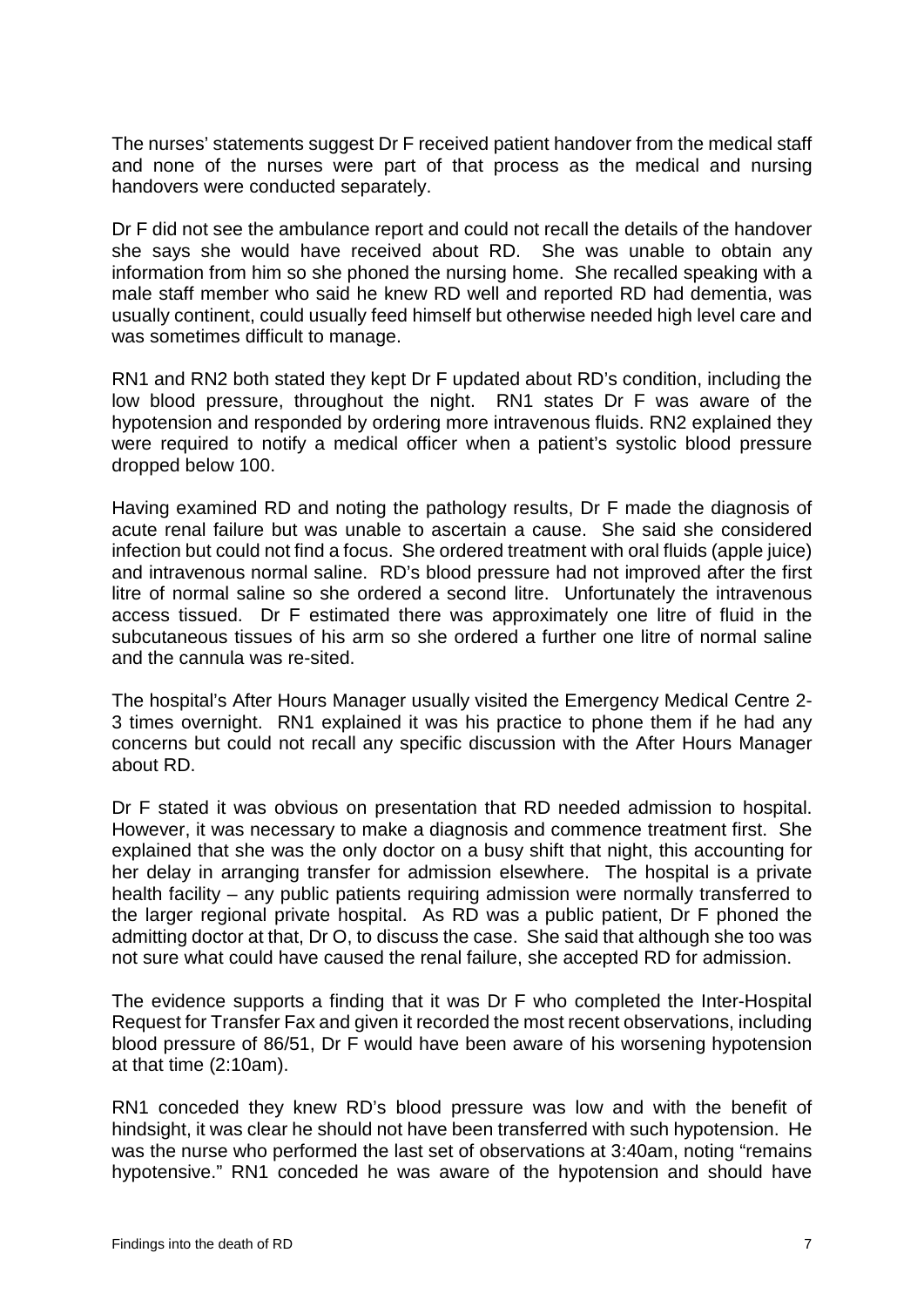relayed his concerns to the After Hours Manager. In his words "*because the patient had already been accepted to [the larger regional private hospital] and the transfer arranged in a timely manner, I considered the sooner he was transferred, the better."*

RN2 was surprised RD did not receive antibiotics. However, she noted he was hypotensive but not febrile. RN2 said that while she was aware of RD's unstable BSL and hypotension overnight, she was not aware his blood pressure had dropped to as low as 85/45. She did not record the observations documented at 2:15am and she said she was not involved in the handover to the paramedics. She interpreted RD's vigorous consumption of two glasses of apple juice at around 2:00am as an indication he was improving and responding to the intravenous therapy. With the benefit of hindsight, she assumed the reason Dr F did order a fourth bag of fluids stat was because she was aware that the blood pressure had dropped.

The paramedics who arrived to transport RD to the larger regional private hospital recall receiving handover from "two nurses", one male and the other female, who both seemed to have been involved in RD's care. The evidence supports a finding that the male nurse was RN1. Unfortunately RN1 could not recall if he spoke to the paramedics or if information was conveyed to them by Dr F and/or RN2. The evidence of the paramedics is that although a doctor was present in the Emergency Medical Centre when they were there, they did not speak to the doctor. On the evidence available to me, which suggests there were only two nurses working in the Emergency Medical Centre at that time, as RN3 had left at 12:10am, the other nurse is most likely to have been RN2, though she claimed not to have been involved in the handover to QAS. I find that her recollection is mistaken in this regard.

All the clinicians involved in RD's care have since recognised that he should have remained at the regional private hospital. RN1 suggested RD might have received more attention if the Emergency Medical Centre was not so busy that night. He was not accompanied by family or friends. The shift was "a very busy one" for two nurses and one doctor. RN1 suggested that had Dr F not been so busy with multiple admissions she may have turned her mind to contacting ICU (medical back-up for the Emergency Medical Centre) to ask if they could take RD as inotropic support might have been appropriate.

With the benefit of hindsight, Dr F said that had she realised RD was sicker than she had thought, she would not have put him in an ambulance but would have contacted the intensive care physician about admission to ICU. Dr F also acknowledged she should also have contacted RD's family to enquire about any existing end of life decisions.

# <span id="page-9-0"></span>**Regional private hospital clinical review outcomes**

The regional private hospital undertook a Critical Systems Analysis of the care provided to RD over 22-23 May 2016. This review identified a range of factors:

- poor critical thinking in relation to diagnosis
- RD's mental state was attributed to dementia, reportedly on the basis of information provided to Dr F by the nursing home
- limited understanding of the seriousness of RD's condition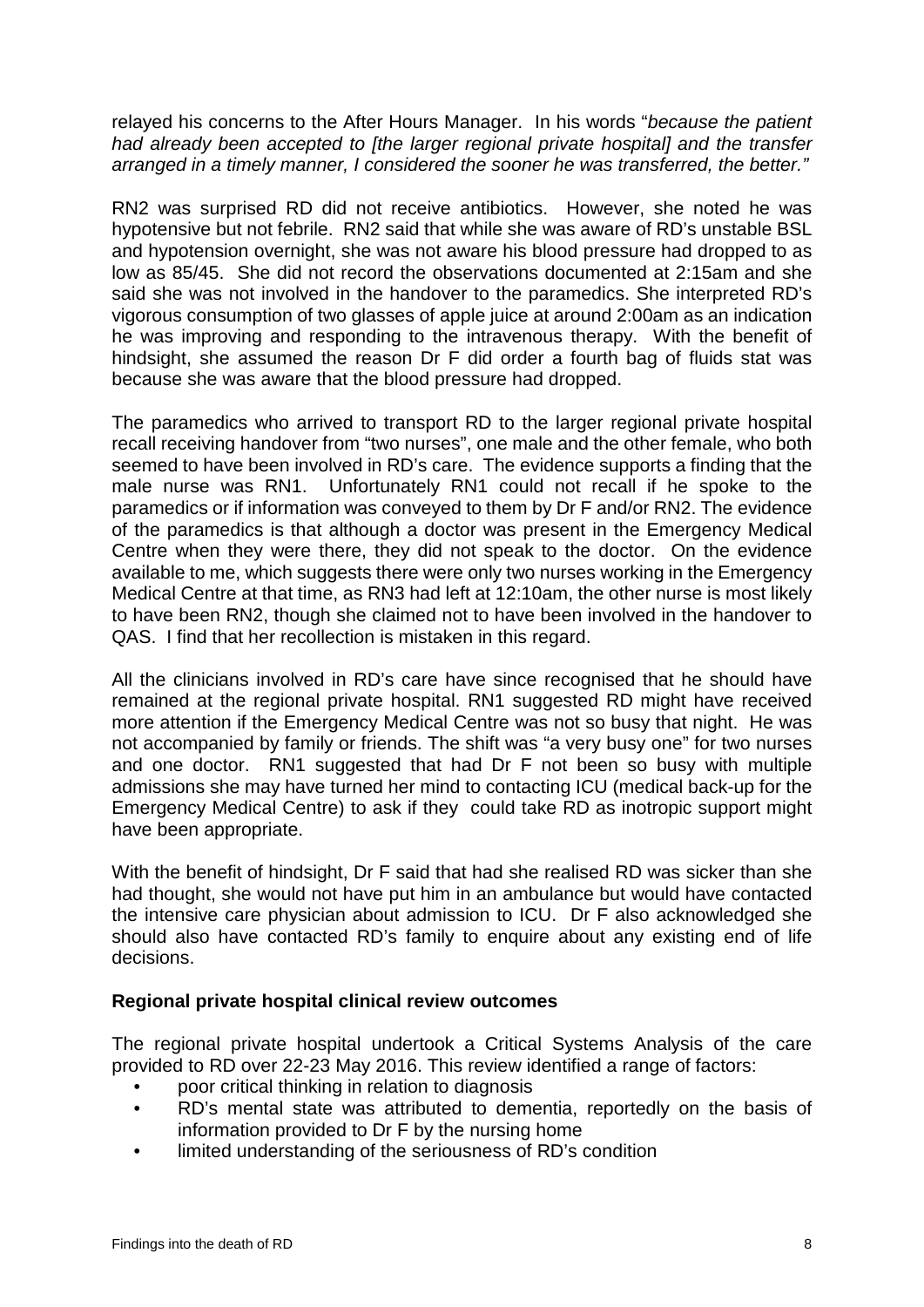- an inadequate treatment plan particularly in relation to management of hypotension and possible sepsis
- failure by medical and nursing staff to identify clinical deterioration
- clinical handover to the After Hours Manager did not raise concerns about RD's condition
- failure to escalate RD's condition to either the After Hours Manager or the oncall intensivist; and
- transfer proceeded despite RD's condition meeting MET call criteria.

It was noted this was Dr F's first night of her night duty roster. The Emergency Medical Centre was noted to be busy with 18 patients presenting over the time RD was there. Those 18 presentations were triaged as none Category 1; two Category 2; five Category 3 and eleven Category 4. Four patients were already in the department when RD arrived, three other patients arrived at about the same time as he did and ten patients arrived after that. Five patients remained in the Emergency Medical Centre overnight and eleven were discharged during the night. Dr F treated nine patients overnight, three of whom were Category 3 and the remainder Category 4. The review noted RN3 went home early at 12:10am indicating the workload was manageable at that time.

The hospital's review culminated in a suite of recommendations to:

- 1. develop and implement a cognitive assessment tool for the emergency department
- 2. work with local residential aged care facilities to develop a handover form and process for resident referrals to hospital
- 3. implement the Queensland Sepsis Pathway
- 4. deliver education to develop critical reasoning/critical thinking
- 5. targeted education for locum medical officers regarding the causes and management of hypotension
- 6. introduce the Rural & Remote Emergency Queensland Adult Deterioration and Detection System chart
- 7. education for emergency department staff about the criteria for referral to Intensivist On-Call
- 8. clinical escalation process reviewed and circulated to emergency department staff
- 9. review clinical handover processes (from residential aged care facility to hospital: from paramedics for admissions; to After Hours Manager)
- 10. ongoing education, audit and feedback to staff on clinical documentation standards.

# <span id="page-10-0"></span>**Further advice from Queensland Ambulance Service**

The Assistant Commissioner, regional Local Ambulance Service Network subsequently advised that the events of RD's transfer on 23 May 2016 was not a routine encounter. It was standard practice, and the QAS routine experience, that acutely unwell patients from within that Hospital and Health Service were then transferred to the larger regional public hospital for advanced cares.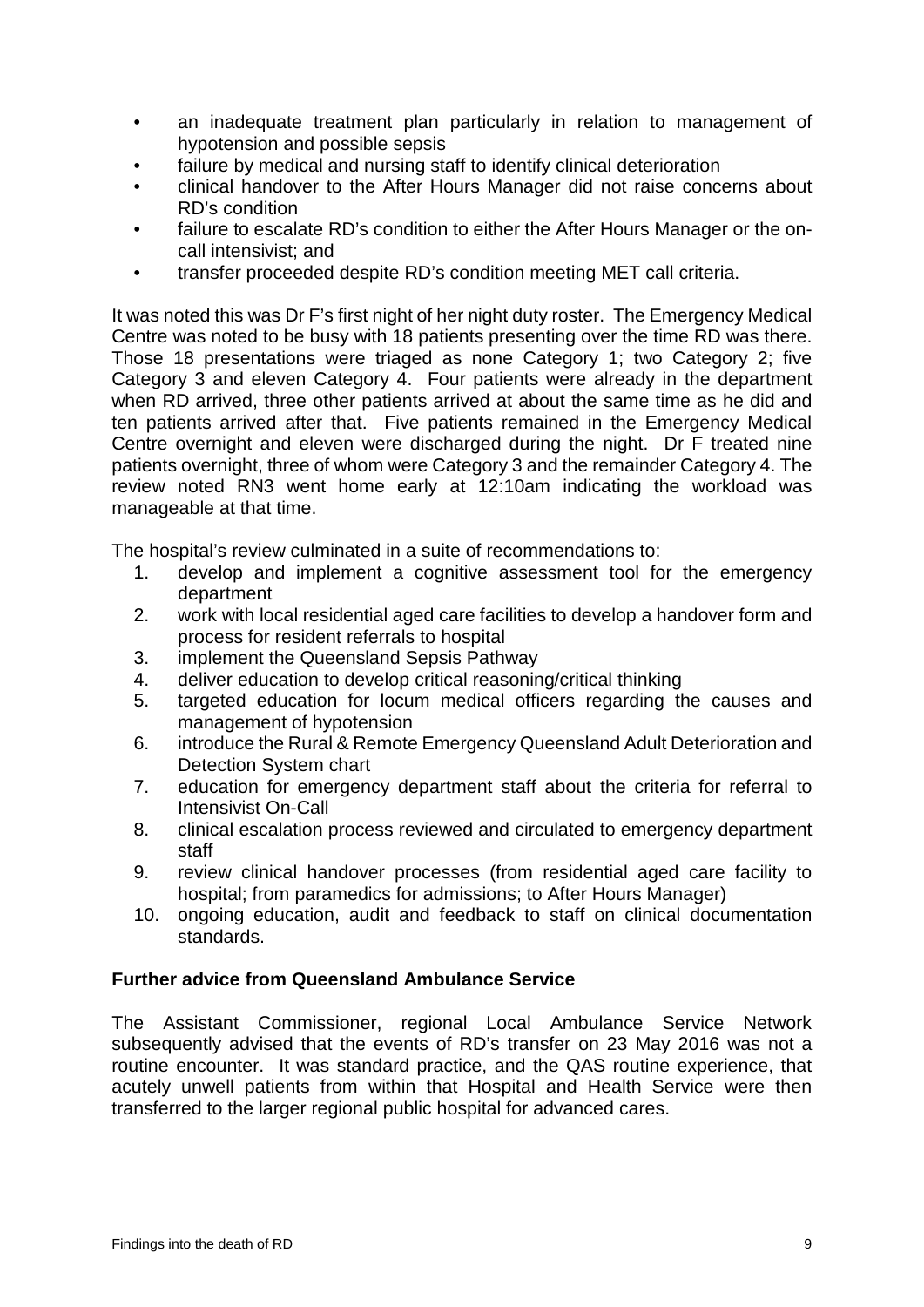#### <span id="page-11-0"></span>**Independent clinical review**

I arranged for an independent doctor from the Department of Health Clinical Forensic Medicine Unit to review the patient records and clinician statements and provide advice as to whether there was a missed opportunity to have prevented RD's death.

The reviewing doctor noted RD received regular nursing, medical and allied health review at the nursing home and considered the timing of his referral to hospital on 22 May was reasonable.

It is apparent there was some misunderstanding by the regional private hospital staff about RD's baseline cognitive functioning, with a presumption of dementia. The reviewing doctor observed that while somewhat lacking in detail considering RD's complex medical background, the Patient Transfer Form completed by staff from nursing home clearly checked his mental status as "normal". It is not clear what further history was provided to Dr F when she called the nursing home but it has been suggested in the material available to me that this information was possibly misinformed.

The reviewing doctor expressed great concern about the minimal initial treatment at regional private hospital Emergency Medical Centre to manage RD's hyperkalaemia and suspected sepsis, and that there was no further investigation of his elevated troponins. Further, many of Dr O's clinical recommendations appear to have been ignored. The reviewing doctor considered that many of the therapeutic interventions commenced at small regional public hospital were clinically indicated many hours earlier at the regional private hospital and in particular, earlier antibiotic therapy, electrolyte correction, inotrope therapy, dialysis and intensive care review could have changed the outcome for RD.

Dr F noted she believed RD's elevated troponin T (185) was "consistent with renal failure". When considering this explanation, the reviewing doctor expressed the following concerns:

- current recommendations are that elevated troponin T likely represents myocardial injury and should not be considered as non-specific increased due to chronic kidney disease. Chronic elevations in troponin T may represent clinically occult myocardial injury associated with uraemia; however patients with chronic kidney disease are at high risk of acute coronary syndrome and so any elevation in troponin T warrants further cardiac investigation with serial troponins at a minimum; and
- while RD had chronic kidney disease, his creatinine was only 137 five days earlier and had since progressed to 675 – this indicated he had severe acute renal failure on the background of mild chronic renal impairment. Consequently, the reviewing doctor considered that to conclude that a highly elevated troponin T was the result of his renal impairment was "doubtful".

The reviewing doctor expressed concern about the appearance that once RD had been accepted at the larger regional private hospital, the focus of care "*became tunnelled and focused on moving him out of the emergency department*." It appears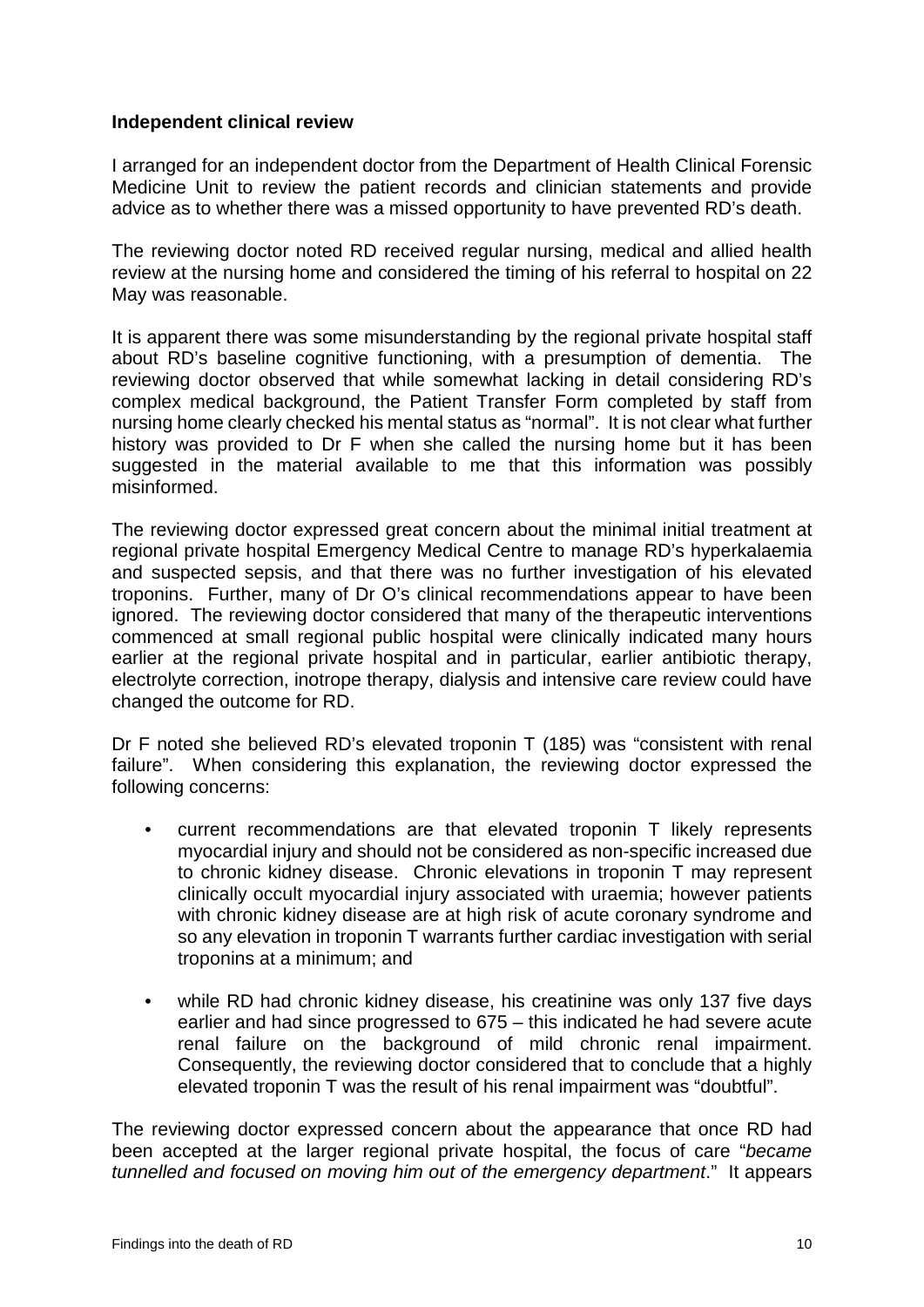that all of the clinicians (medical and nursing) involved in RD's care at the regional private hospital, with the benefit of hindsight, seem to agree that he was too unstable to be transferred. One nurse appears to have even considered this at the time but it is unclear why none of them escalated their concerns. The reviewing doctor concluded that overall, the combined clinical decisions made by the nursing and medical staff at the regional private hospital were "*concerning and the omissions to RD's care directly contributed to his catastrophic deterioration in the back of an ambulance. It is possible that if he had received earlier treatment there may have been a different ultimate outcome*."

# <span id="page-12-0"></span>**National and State initiatives to reduce sepsis-related deaths**

Sepsis is a life-threatening illness. The Australian Sepsis Network's report Stopping Sepsis: A National Action Plan (December 2017) cites over 18,000 Australians suffer from sepsis every year, 5000 of those affected will die, and of those who survive, half are left with a disability or impaired function.

In May 2017, the World Health Assembly at the World Health Organisation recognised sepsis as a global health priority by formally adopting a resolution to improve the prevention, diagnosis and management of sepsis around the world.

Early treatment is known and proven to save lives.

On 16 November 2017, The George Institute for Global Health and the Australian Sepsis Network convened a policy roundtable to address the pressing need to improve the awareness, prevention and treatment of sepsis in Australia. This process explored the challenges of early detection and best management of sepsis in pre-to-posthospital care. It culminated in the development of a co-ordinated national action plan including a recommendation to establish and develop a nationally recognised clinical standard for sepsis detection and treatment including clinical care pathways for rapid in-hospital detection, treatment and management.

In 2017, the Queensland Department of Health established a Statewide Sepsis Steering Committee to provide advice and guidance for a statewide sepsis program aimed at reducing mortality from sepsis. As part of this process, the Department of Health has developed and piloted an emergency department adult sepsis screening tool and pathway at the Gold Coast University Hospital emergency department. I am advised that a report on the outcomes of the pilot project is currently being prepared.

As at July 2018, 16 public hospitals have joined the Adult and Paediatric Sepsis Breakthrough Collaborative. This initiative will enable teams from multiple hospitals to test and share ideas to achieve reliable recognition and treatment of sepsis patients presenting to Queensland's larger Emergency Departments.

Planning is underway to incorporate a digital sepsis module in the digital hospital record systems being rolled out across Queensland public hospitals.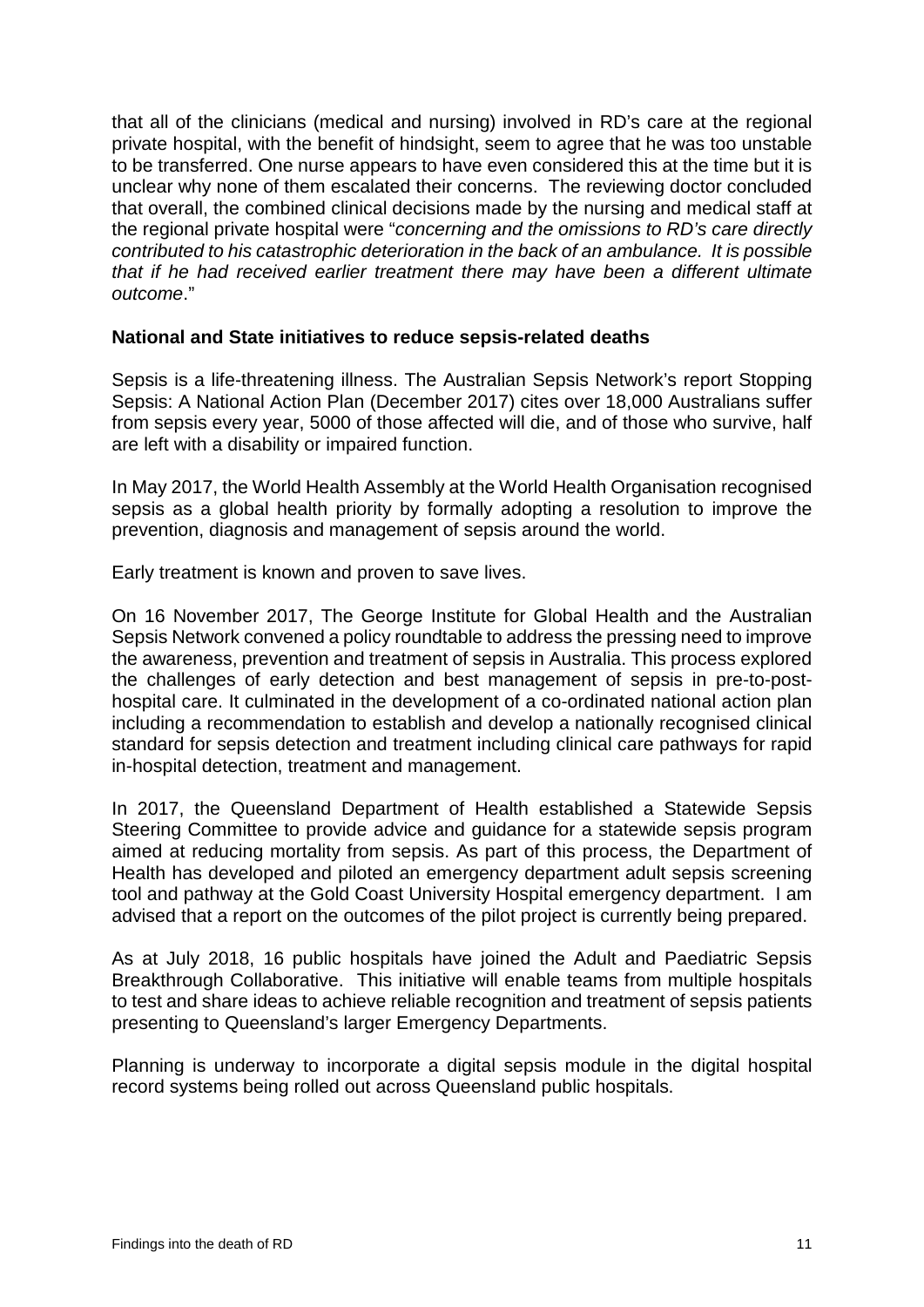# <span id="page-13-0"></span>**Findings required by** *Coroners Act 2003***, s. 45**

**Identity of the deceased:** [de-identified for publication purposes]

**How he died:** RD died from acute natural causes. Collectively, the locum emergency doctor and the nurses responsible for his care during his stay at the regional private hospital Emergency Medical Centre over 22-23 May 2016 failed to recognise he was critically unwell with possible sepsis and failed to manage him appropriately. The doctor and nurses responsible for his care have since appropriately recognised that RD should have remained at that hospital and been escalated for discussion with and/or review by the Intensivist On-Call, rather than be transferred by ambulance to the larger regional private hospital in the early hours of 23 May 2016. In particular, the locum doctor failed to act appropriately on the blood test results and her knowledge of RD's downward trending blood pressure when she actioned the inter-hospital transfer at 2:10am. She has since acknowledged she should have contacted the Intensivist On-Call about him. Similarly, the nurses failed to act appropriately on their knowledge of his hypotension at the time of his last set of observations at 3:40am and did not provide a fulsome handover to the paramedics prior to transfer not long after that. These failures occurred in the context of a busy night in the Emergency Medical Centre and he was unaccompanied by anyone to advocate for him. While the locum doctor made an assessment that RD required hospital admission when she first reviewed him, she did not have the opportunity to arrange that admission to another hospital until some four hours later. The fact she was still prepared to action the transfer with the knowledge of his worsening hypotension at that time, as were the nurses less than hour later, suggests they were collectively focused on getting him out of the Emergency Medical Centre. Instead, they should each have reassessed his clinical status and whether he was in fact stable enough at those times for the inter-hospital transfer to proceed as planned. Their collective failure to do so meant that RD did not receive the treatment his clinical condition required – earlier antibiotic therapy, electrolyte correction, inotrope therapy, dialysis and intensive care review could have changed the outcome for RD.

> I am satisfied the regional private hospital has carefully considered the shortcomings of the care RD received